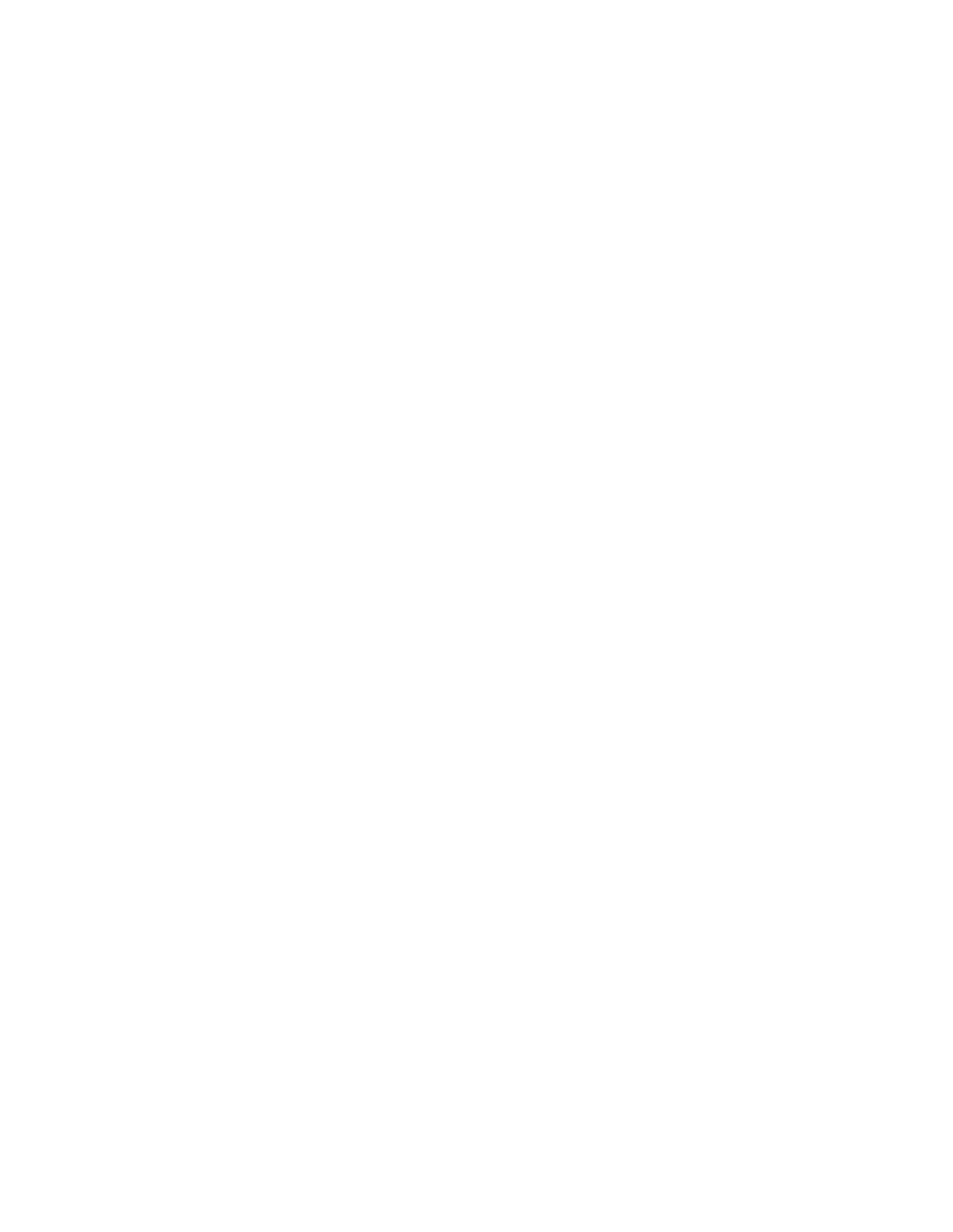

# **ISLAMORADA, VILLAGE OF ISLANDS REGULAR VILLAGE COUNCIL MEETING**

# **Founders Park Community Center 87000 Overseas Hwy Islamorada, FL 33036 Thursday, October 10, 2013 5:30 PM**

# **I. CALL TO ORDER / ROLL CALL**

# **II. PLEDGE OF ALLEGIANCE**

## **III. PRESENTATIONS AND ANNOUNCEMENTS**

- **A.** Recognition of Michael McLoad's Service on the Water Quality Improvement Citizens' Advisory Committee
- **B.** Proclamation Put It Down Campaign (MCSO Captain Corey Bryan / Fire Chief Terry Abel)

#### **IV. PUBLIC COMMENT**

**V. AGENDA: Request for Deletion / Emergency Additions** 

#### **VI. CITIZENS' ADVISORY COMMITTEE UPDATES**

#### **VII. VILLAGE MANAGER REPORTS AND UPDATES**

**A.** Report Regarding 90-Day Review of Noise Complaints by Sheriff's Office

#### **VIII. CONSENT AGENDA**

(All items on the Consent Agenda are considered routine by the Village Council and will be approved by one motion. There will be no separate discussion of these items unless a Councilmember so requests, in which event, the item will be moved to the Main Agenda.)

**A.** Minutes: **TAB 1**

September 11, 2013 Special Call Village Council Meeting (Executive Session: Case No. 13-CV-10121)

September 11, 2013 Special Call Village Council Meeting (Executive Session: Case No. 10-CA-334-P)

September 12, 2013 Special Call Village Council Meeting (Executive Session: Case No. 10-CA-43-P)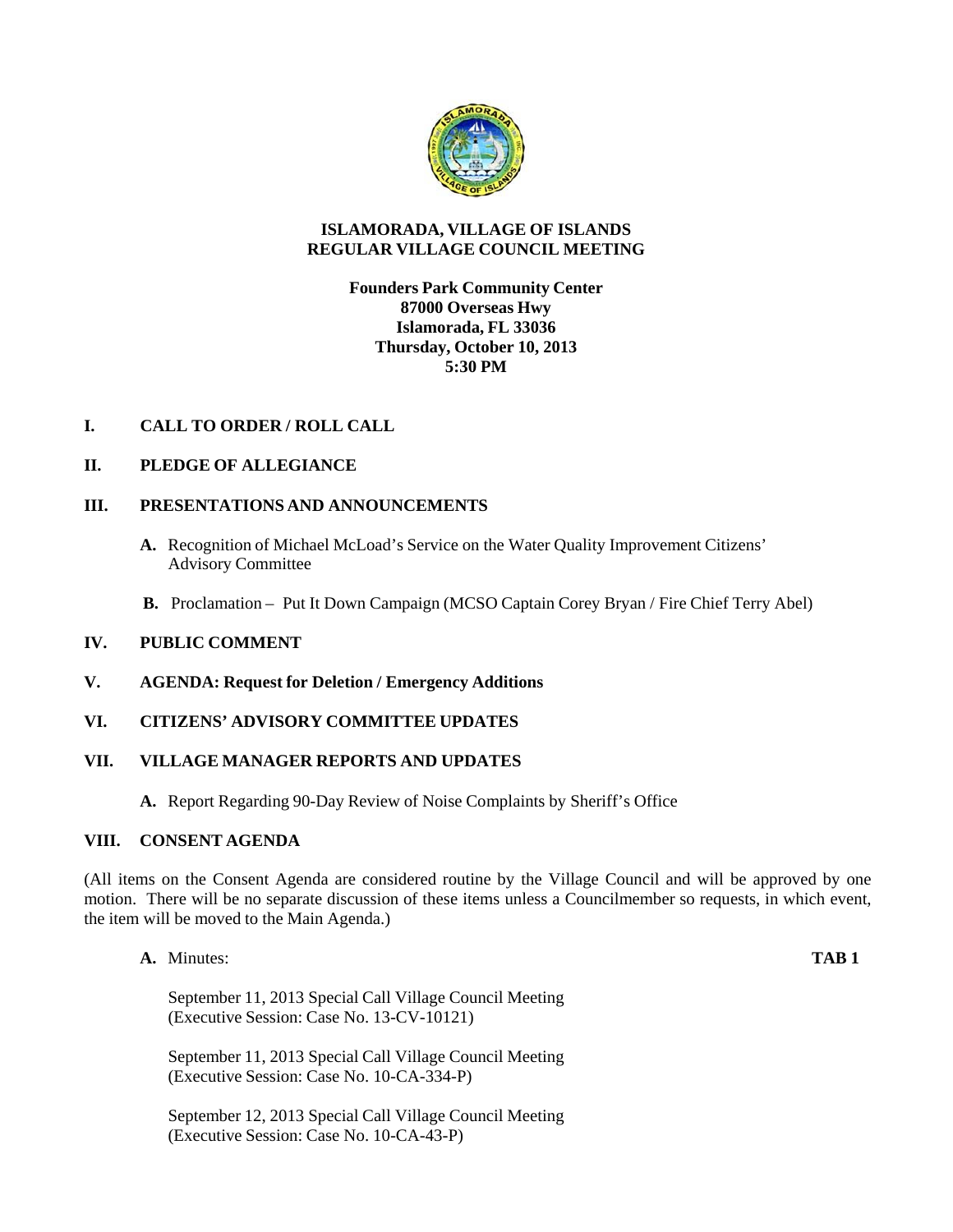#### **IX. ORDINANCES**

#### **X. QUASI-JUDICIAL**

**A.** Application for Five (5) Temporary Use Permits Associated within One (1) Three Day Special Music Event ("Beach Road Trip") Held at Numerous Venue Locations throughout the Village **TAB 2**

**A RESOLUTION OF THE VILLAGE COUNCIL OF ISLAMORADA, VILLAGE OF ISLANDS, FLORIDA, CONSIDERING THE APPLICATION BY BEACH ROAD TRIP WEEKEND, INC. FOR FIVE (5) SEPARATE TEMPORARY USE PERMITS ASSOCIATED WITH ONE (1) THREE DAY SPECIAL MUSIC EVENT HELD AT NUMEROUS VENUE LOCATIONS THROUGHOUT THE VILLAGE, ALSO KNOWN AS "BEACH ROAD TRIP WEEKEND", THAT IS ANTICIPATED TO DRAW BETWEEN 250 TO 500 PERSONS AT ANY GIVEN TIME BEGINNING ON NOVEMBER 1, 2013 THROUGH NOVEMBER 3, 2013 ON PROPERTIES LOCATED AT 84457 OLD HIGHWAY ON WINDLEY KEY WITHIN THE TOURIST COMMERCIAL (TC) ZONING DISTRICT AS LEGALLY DESCRIBED IN EXHIBIT "A"; 84801 OVERSEAS HIGHWAY ON WINDLEY KEY WITHIN THE TOURIST COMMERCIAL (TC) ZONING DISTRICT AS LEGALLY DESCRIBED IN EXHIBIT "B"; 83413 OVERSEAS HIGHWAY ON UPPER MATECUMBE KEY WITHIN THE TOURIST COMMERCIAL (TC) ZONING DISTRICT AS LEGALLY DESCRIBED IN EXHIBIT "C"; AND AT WINDLEY KEY FOSSIL REEF GEOLOGICAL STATE PARK AT APPROXIMATELY MM 84.9 OVERSEAS HIGHWAY ON WINDLEY KEY WITHIN THE CONSERVATION (C) ZONING DISTRICT AS LEGALLY DESCRIBED IN EXHIBIT "D"; AND PROVIDING FOR AN EFFECTIVE DATE**

#### **XI. RESOLUTIONS**

**A.** Resolution Approving Fourth Amendment to Agreement for Professional State Lobbying Consulting Services **TAB 3**

**A RESOLUTION OF THE VILLAGE COUNCIL OF ISLAMORADA, VILLAGE OF ISLANDS, FLORIDA APPROVING THE FOURTH AMENDMENT TO PROFESSIONAL STATE LOBBYING CONSULTING SERVICES AGREEMENT BETWEEN WILLIAM J. PEEBLES, P.A. AND ISLAMORADA, VILLAGE OF ISLANDS TO PROVIDE PROFESSIONAL STATE LOBBYING SERVICES; AUTHORIZING VILLAGE OFFICIALS TO IMPLEMENT THE TERMS AND CONDITIONS OF THE FOURTH AMENDMENT; AUTHORIZING THE VILLAGE MANAGER TO EXPEND BUDGETED FUNDS; AUTHORIZING THE VILLAGE MANAGER TO EXECUTE THE FOURTH AMENDMENT; AND PROVIDING FOR AN EFFECTIVE DATE**

**B.** Resolution Approving Employment Agreement between Roget Bryan and the Village **TAB 4** to Serve as Village Attorney

**A RESOLUTION OF THE VILLAGE COUNCIL OF ISLAMORADA, VILLAGE OF ISLANDS, FLORIDA APPROVING THE EMPLOYMENT AGREEMENT BETWEEN THE VILLAGE AND ROGET BRYAN TO**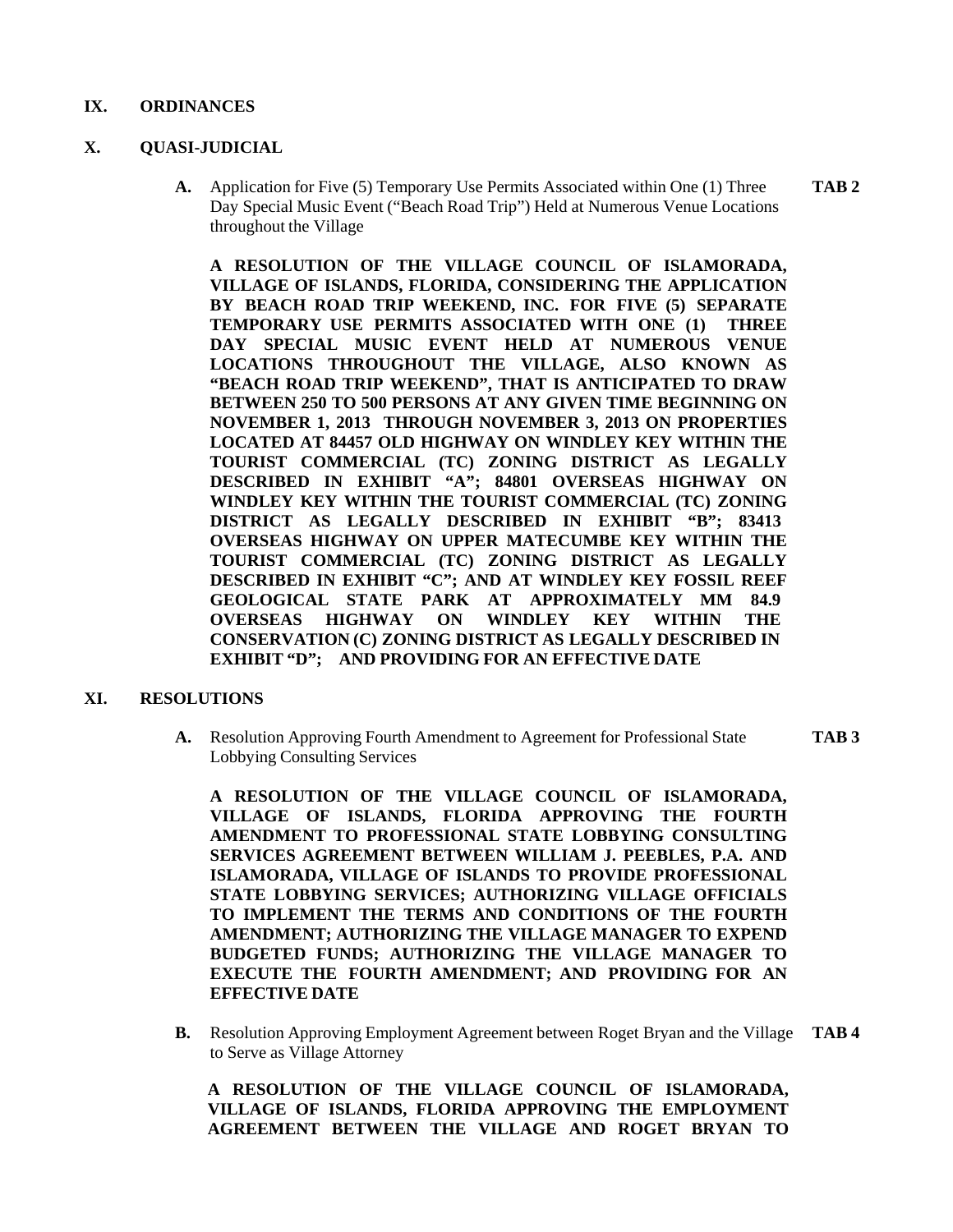**SERVE AS THE VILLAGE ATTORNEY; AUTHORIZING VILLAGE OFFICIALS TO IMPLEMENT THE TERMS AND CONDITIONS OF THE AGREEMENT; AUTHORIZING THE VILLAGE MANAGER TO EXPEND BUDGETED FUNDS; AUTHORIZING THE MAYOR TO EXECUTE THE AGREEMENT; AND PROVIDING FOR AN EFFECTIVE DATE** 

#### **XII. MOTIONS**

#### **XIII. WASTEWATER MATTERS**

- **A.** Wastewater Project Update
- **B.** A Resolution Approving the Purchase and Sale Agreement between Islamorada, Village of Islands, and H&C Islander Resort, LLC for the Acquisition of Property Consisting of Lot 10, Block 9 Stratton's Subdivision, Islamorada **TAB 5**

**A RESOLUTION OF THE VILLAGE COUNCIL OF ISLAMORADA, VILLAGE OF ISLANDS, FLORIDA, APPROVING THE PURCHASE AND SALE AGREEMENT WITH H & C ISLANDER RESORT, LLC FOR THE ACQUISITION OF PROPERTY CONSISTING OF LOT 10, BLOCK 9, STRATTON'S SUBDIVISION ("PROPERTY") FOR THE VILLAGE'S WASTEWATER SYSTEM; AUTHORIZING THE VILLAGE MANAGER TO EXECUTE THE PURCHASE AND SALE AGREEMENT; AUTHORIZING THE VILLAGE MANAGER AND OFFICIALS TO IMPLEMENT THE TERMS AND CONDITIONS OF THE PURCHASE AND SALE AGREEMENT, AND TO EXECUTE ANY DOCUMENTS NECESSARY TO EFFECTUATE THE ACQUISITION AND CLOSING OF THE PROPERTY; AUTHORIZING THE EXPENDITURE OF FUNDS; AND PROVIDING FOR AN EFFECTIVE DATE**

#### **XIV. MAYOR / COUNCIL COMMUNICATIONS**

**A.** Discussion and Direction Regarding Long Dock Variances (Mayor Philipson)

#### **XV. VILLAGE ATTORNEY / VILLAGE MANAGER COMMUNICATIONS**

**A.** Approval of a Resolution of the Village Council Authorizing Partial Settlement of **TAB 6** the Litigation Styled *Intercoastal Contracting Corporation v. the Village of Islamorada, Brown & Demandt, P.A., Robert Brown and Donald Hodgetts; Village of Islamorada v. Great American E&S Insurance Company*, Case No. 2006-CA-43- P,  $16<sup>th</sup>$  Judicial Circuit, Monroe County, Florida Approving the Settlement Agreement Regarding Intercoastal's Breach of Contract Claim against the Village and Professional Negligence Claim against Brown & Demandt, Robert Brown and Donald Hodgetts for the Construction of the Village's Amphitheater (the "Litigation")

**A RESOLUTION OF THE VILLAGE COUNCIL OF ISLAMORADA, VILLAGE OF ISLANDS, FLORIDA, APPROVING THE PARTIAL SETTLEMENT OF THE LITIGATION STYLED INTERCOASTAL CONTRACTING CORPORATION VS. THE VILLAGE OF ISLAMORADA, BROWN & DEMANDT, P.A., ROBERT BROWN AND DONALD HODGETTS; THE VILLAGE OF ISLAMORADA VS. GREAT AMERICAN E&S INSURANCE COMPANY CASE NO. 2006-CA-43-P, PENDING IN THE SIXTEENTH JUDICIAL CIRCUIT, AND APPROVING THE SETTLEMENT OF CLAIMS BETWEEN INTERCOASTAL, GREAT**